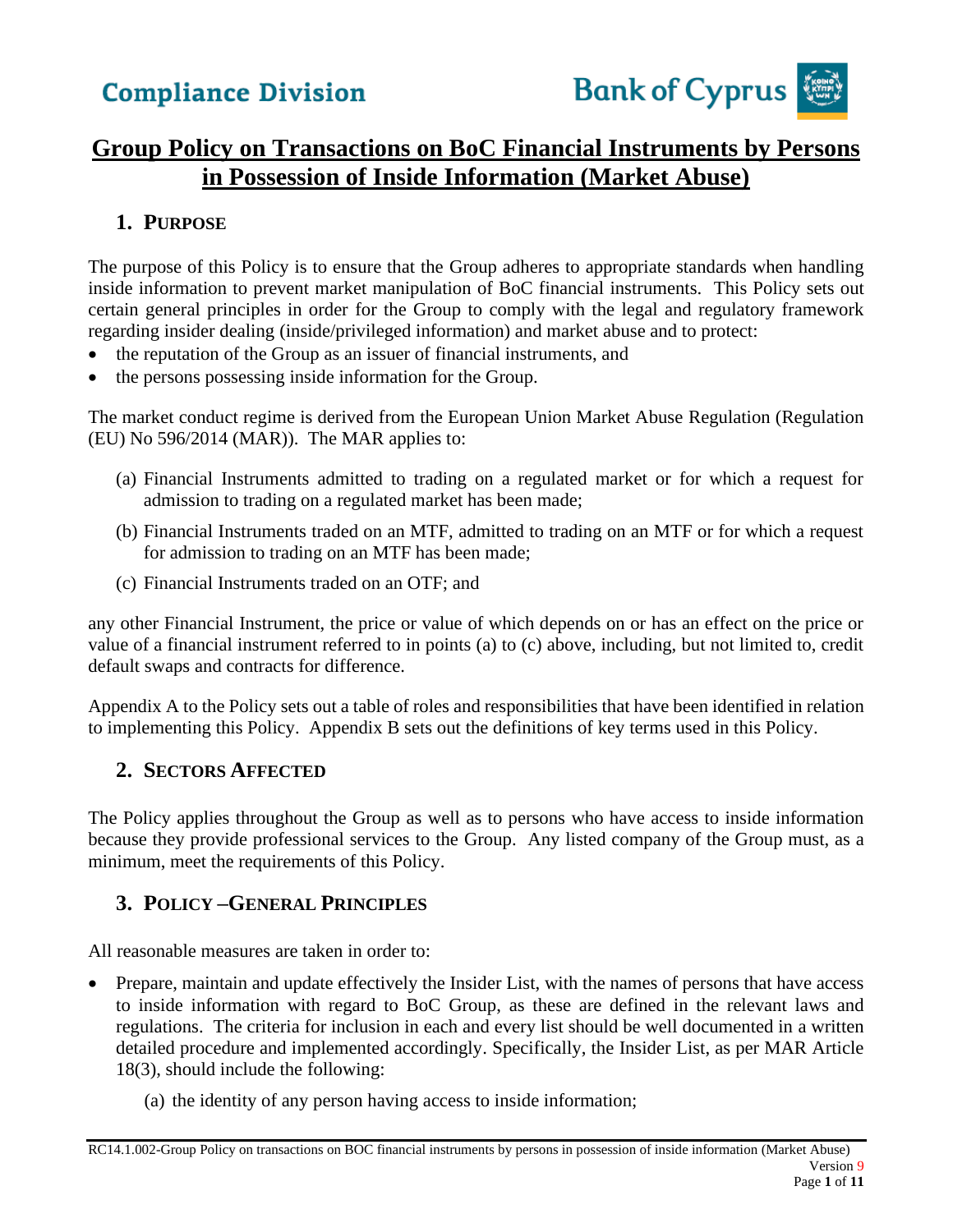

- (b) the reason for including that person in the Insider List;
- (c) the date and time at which that person obtained access to inside information; and
- (d) the date on which the Insider List was drawn up.
- Draw up, maintain and update a list of all PDMR and their PCA.
- Inform in writing all the persons on the Insider List of their duties and legal obligations as well as the sanctions they may face should they violate them.
- Ensure that PDMR notify their PCA about their personal obligations in writing and keep a copy of such notifications.
- Ensure that persons who may possess inside information in relation to BoC or their PCA obtain prior approval to execute a transaction in BoC financial instruments. In relation to this responsibility when the CEO receives an application for approval for a personal transaction (on a pre-specified form) is responsible to:
	- Evaluate the application and respond in writing with approval or rejection based on predefined criteria; and
	- Keep proper archives for all applications and approvals granted.

The Chairperson of the Board of Directors shall not carry out transactions in BoC financial instruments unless he previously informs, in writing, the Vice Chairperson of the Board of Directors and obtains a written approval.

The CEO shall not carry out transactions in BoC financial instruments unless he previously informs, in writing, the Chairperson of the Board of Directors and obtains a written approval.

The Group in order to adhere to appropriate standards sets as a condition that any person requesting approval to execute a transaction in BoC financial instruments must not, at the time of the application, be in possession of inside information relating to the Group.

- Ensure that the necessary procedures are in place for the PDMR within the Group and their PCA to duly notify the Bank of their transactions so that the Bank can proceed to make a relevant announcement on their behalf, once a total cumulative threshold amount of €5.000 has been reached within a calendar year, no later than 3 business days after the date of the transaction.
- Implement as a matter of prudency, a cooling-off period of at least three months where a person previously in possession of inside information has changed his/her duties/office/services to the Group and no longer is (unless there are any other matters that justify a longer cooling- off period), whereby the person will remain on the Insider List and will continue to have certain responsibilities and restrictions in relations to transactions in BoC financial instruments. Once this cooling-off period elapses the person will automatically be removed from the Insider List.

Before that person is removed from the Insider List all reasonable measures are taken to confirm in writing that he/she no longer has access to inside information in relation to BoC.

- Inform all the holders of inside information and through them their PCA, about the start and the end of the `closed periods´, as defined by legal framework.
- Retain personal data (relevant to this policy) for a period of at least five years.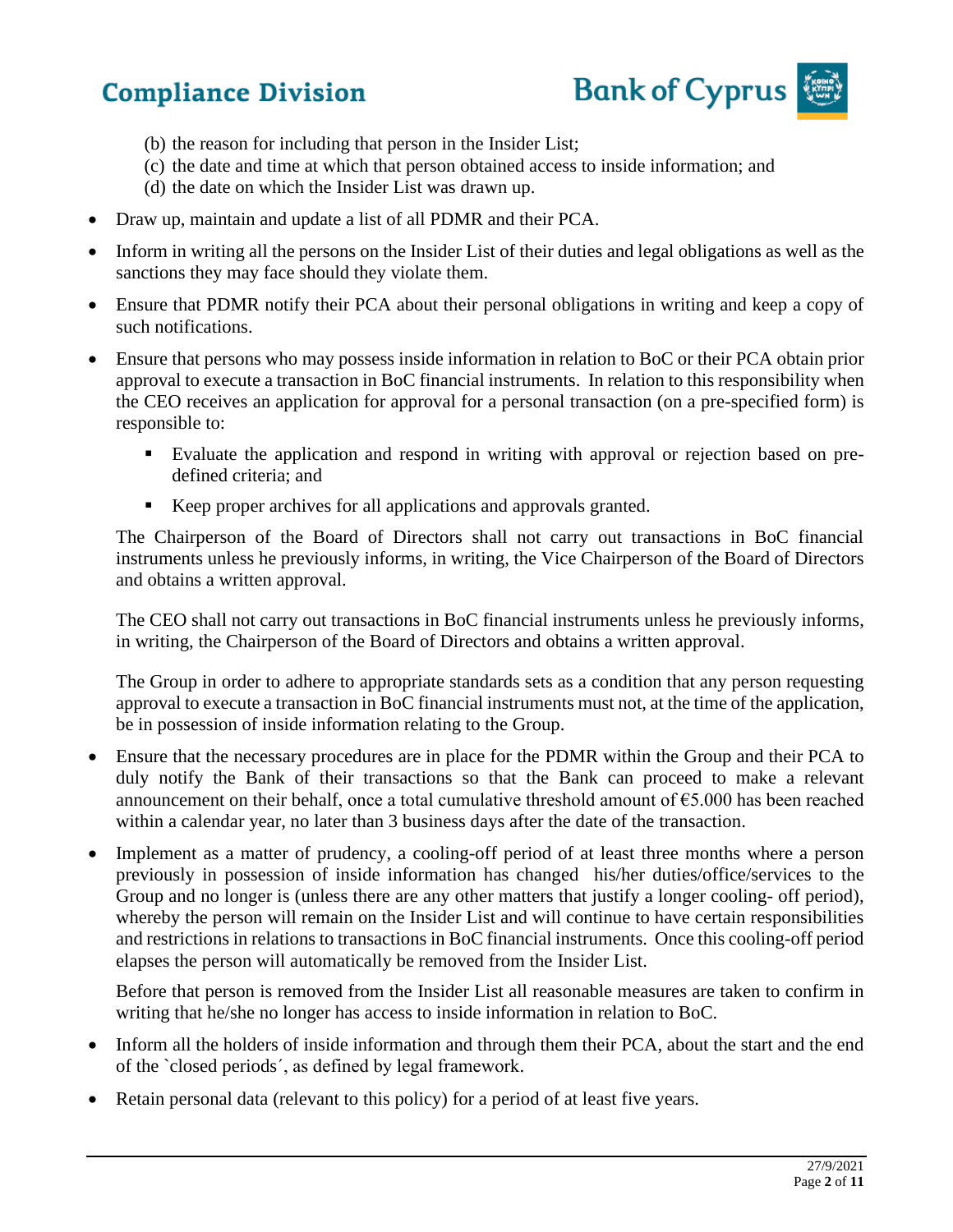

- For Group projects that entail inside information the Business Owner (as per the Enterprise Portfolio and Project Management Handbook) has ultimate responsibility to ensure that all project participants (external and internal, including control functions) are included in the Insider List. Therefore, the Business Owner (at Divisional level) should notify CD accordingly to update the Insider List and apply the relevant procedures.
- Inside Information about listed Companies other than BoC:

BOC employees, from time to time, as part of their specific duties may be given access to inside information about another listed company or group of companies (e.g. one of the Group's customers or suppliers). In such cases they must not deal in the securities of that company or group of companies until the inside information has been disclosed to the public. If in doubt, relevant clearance/guidance from the Compliance Function must be obtained. This is clearly stated in the BOC Dealing Code. Furthermore, in certain Divisions (e.g. Corporate Division, Restructuring & Recoveries Division etc.) and/or Group subsidiaries restricted lists are maintained with the names of those customers with publicly traded securities for which Group directors and employees have access to inside information. All such employees should be informed that they (including their related parties) must not deal in the securities of those companies if they are in possession of inside information and it is their personal responsibility to comply with this principle. Such restricted lists are maintained by the relevant Local Compliance Officer and reviewed by the CD on an annual basis and ad-hoc if deemed necessary from time to time.

• Non-compliance issues will be assessed depending on their severity and the penalties they carry and relevant measures will be set in place to take into account the impact on the capital adequacy and liquidity of the Bank.

### **4. REGULATORY FRAMEWORK AND DEFINITIONS**

The Group adheres to all key requirements of the Market Abuse Regulation including the principles of the UK regulatory framework.

In detail, the regulatory framework that governs this policy is as follows:

- (a) Regulation (EU) No. 596/2014 on market abuse ("**MAR**").
- (b) The guidance on MAR set out in the Market Conduct and the Disclosure Guidance and Transparency Rules sections of the UK Financial Conduct Authority Handbook.
- (c) The London Stock Exchange's Admission and Disclosure Standards for securities admitted or seeking to be admitted to trading, which requires full compliance with MAR.
- (d) The Cypriot legal framework implementing the revised Market Abuse Directive (MAD II), i.e. Market Abuse Law of 2016 (L.2016 (I)/2016) and Criminal Sanction for Market Abuse Law of 2016 (L.136 (I)/2016).

Key definitions are given in Appendix B of this Policy.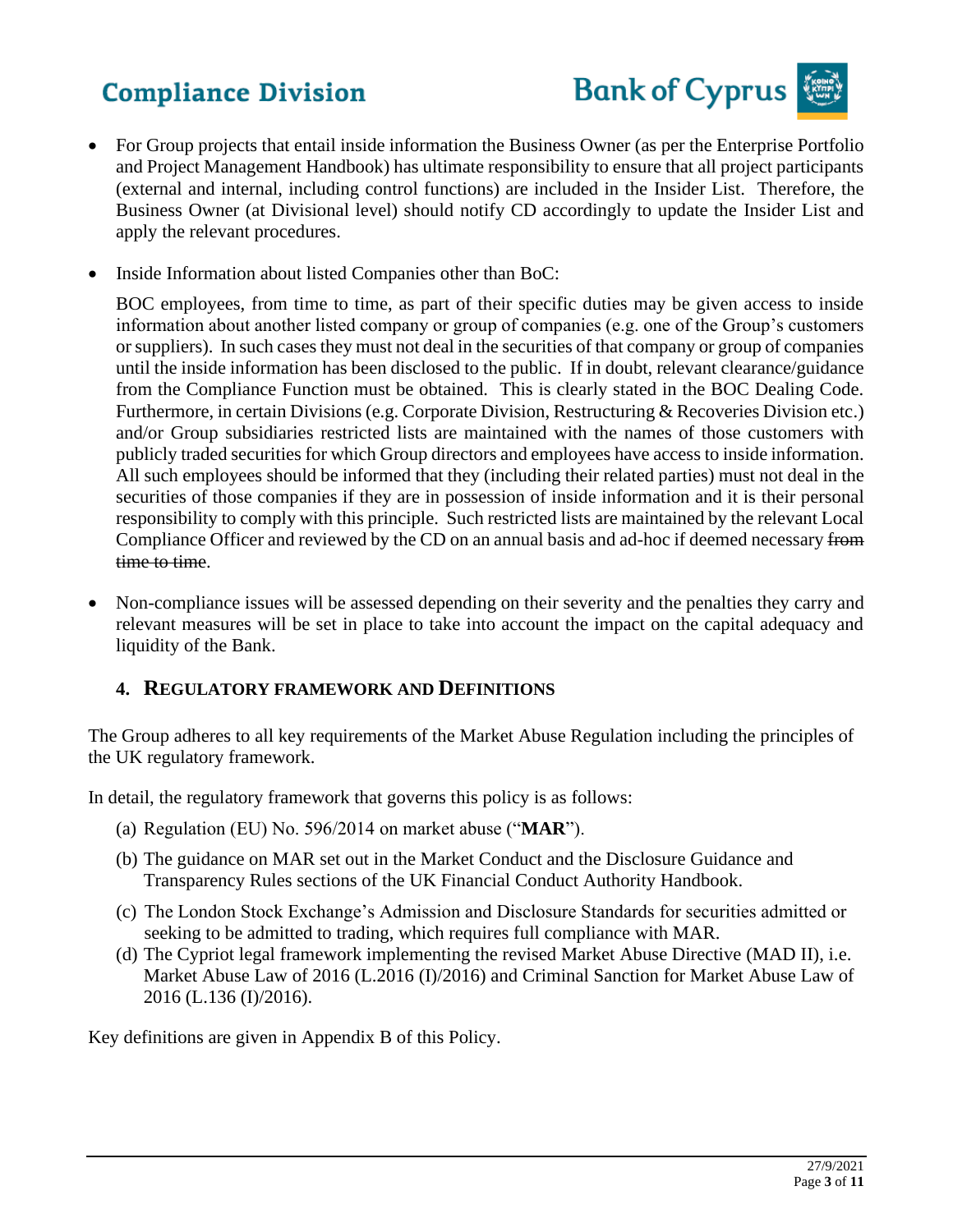

### **5. ROLES & RESPONSIBILITIES**

All roles and responsibilities for the implementation of this policy are explicitly stated in Appendix A and relevant procedures have been put in place.

#### **6. SUPPORTING CODES AND PROCEDURES**

The Group, in order to facilitate compliance with MAR and the above described regulatory framework, issued the following:

- i. The current Policy (Group Policy on transactions on BOC financial instruments by persons in possession of inside information (Market Abuse)).
- ii. A Group-Wide Dealing Policy that is communicated to all employees as an introduction about their responsibilities. This alongside with the relevant glossary forms part of the existing Code of Conduct of BOC Group.
- iii. A Dealing Code that is directly addressed to all persons in possession of inside information with all relevant documentation.
- iv. A Dealing Procedures Manual for the use of all Divisions responsible for the implementation and management of the Group's procedures as these are defined in the market abuse policy.
- v. The Group Policy for Disclosure of Inside Information.

In addition to the above, detailed written procedures are in place for the implementation of this policy.

*The information contained on this website is provided only as general information. The material on this website is owned by Bank of Cyprus Holdings Plc.*

*While Bank of Cyprus Holdings Plc endeavors to keep information up to date, it makes no representations or warranties of any kind, express or implied, about the completeness accuracy, suitability or availability with respect to the information contained on the website for any purpose. Any reliance you place on such information is therefore strictly at your own risk.* 

*In no event will Bank of Cyprus Holdings Plc be liable for any loss or damage including without limitation, indirect or consequential loss of damage, or any loss or damage whatsoever arising out of, or in connection with the use of this website's information.*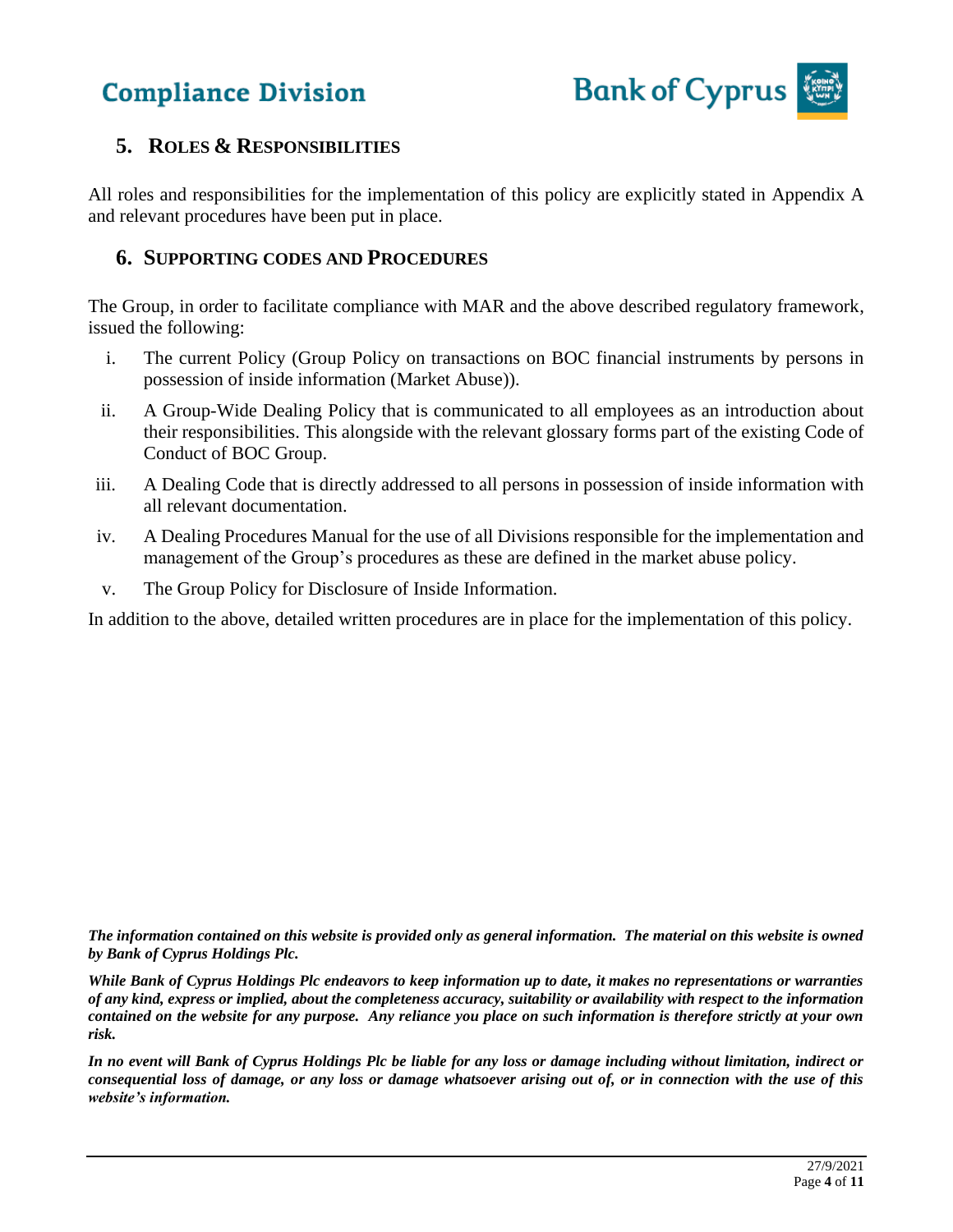

### **APPENDIX A -ROLES & RESPONSIBILITIES**

For the purpose of this Policy, the following major Roles & Responsibilities have been identified:

| Chairperson of the                               |                                                                                                                                                                                                                                                                                                                                                                                                                                                                                                                                                                                                                                                                                                                                                                                                                                                         |
|--------------------------------------------------|---------------------------------------------------------------------------------------------------------------------------------------------------------------------------------------------------------------------------------------------------------------------------------------------------------------------------------------------------------------------------------------------------------------------------------------------------------------------------------------------------------------------------------------------------------------------------------------------------------------------------------------------------------------------------------------------------------------------------------------------------------------------------------------------------------------------------------------------------------|
| <b>Board of Directors</b>                        | When the Chairperson receives electronically an application (on a pre-specified<br>form) for approval of a personal transaction on BoC financial instruments by<br>the Vice Chairperson, the CEO or their his/her PCA, he/she is responsible to:.<br>Evaluate the application and approve or refuse accordingly based on the<br>pre-defined criteria and inform them accordingly.<br>Any approval<br>granted should be valid for a specific period of time.<br>Keep proper archives of all applications and licenses granted; and<br>Retain personal data for a period of at least five years.<br>The Chairperson and any of his/her PCA shall apply to the Vice Chairperson of<br>the Board of Directors for approval for a personal transaction on BoC financial<br>instruments.                                                                      |
|                                                  |                                                                                                                                                                                                                                                                                                                                                                                                                                                                                                                                                                                                                                                                                                                                                                                                                                                         |
| Vice Chairperson<br>of the Board of<br>Directors | When the Vice Chairperson receives electronically the application (on a pre-<br>specified form) for approval of a personal transaction on BoC financial<br>instruments by the Chairperson of the Board of Directors or any of his/her PCA,<br>he/she is responsible to:<br>Evaluate the application and approve or refuse accordingly based on the<br>$\bullet$<br>pre-defined criteria and inform them accordingly.<br>Any approval<br>granted should be valid for a specific period of time.<br>Keep proper archives of all applications and licenses granted; and<br>Retain personal data for a period of at least five years.                                                                                                                                                                                                                       |
| <b>Board of Directors</b>                        | The Board of Directors is responsible for oversight of the Group's compliance<br>with this policy.                                                                                                                                                                                                                                                                                                                                                                                                                                                                                                                                                                                                                                                                                                                                                      |
| <b>CEO</b>                                       | The CEO and any of his PCA shall apply to the Chairperson of the Board of<br>Directors for approval for a personal transaction on BoC financial instruments.<br>When the CEO receives electronically the application (on a pre-specified form)<br>for approval of a personal transaction on BoC financial instruments by any<br>person in possession of inside information in relation to BoC or his/her PCA,<br>other than the Chairperson, the Vice Chairperson and their PCA, he/she is<br>responsible to:<br>Evaluate the application and approve or refuse accordingly based on the<br>pre-defined criteria and inform them accordingly. Any approval granted<br>should be valid for a specific period of time.<br>Keep proper archives of all applications and licenses granted; and<br>Retain personal data for a period of at least five years. |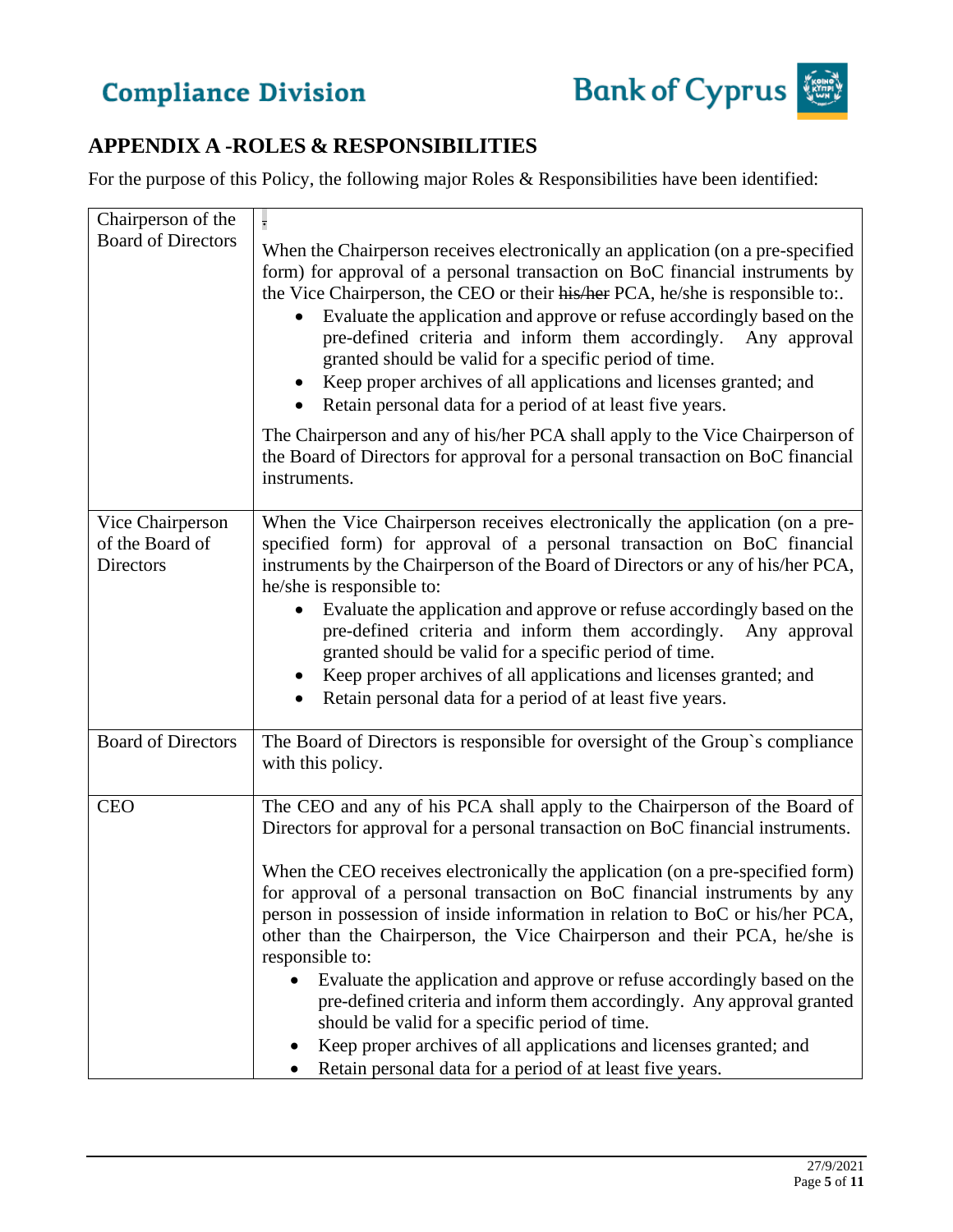



|                                    | Additionally, the CEO has the final responsibility to implement and ensure<br>adherence to this policy throughout the Group, and to impose remedial action<br>when deemed necessary.<br>The CEO's Office shall liaise with CD, in order to provide the necessary<br>information for the updating of Insider List.                                                                                                                                                                                                                                                                                                                                                                                                                                                                                                                                                                                                                                                                                                                                                                                                                                                                                                                                                                                                                                                                                                                                                                                                                                                                                                                                                                                                                                                                                                                                                                              |
|------------------------------------|------------------------------------------------------------------------------------------------------------------------------------------------------------------------------------------------------------------------------------------------------------------------------------------------------------------------------------------------------------------------------------------------------------------------------------------------------------------------------------------------------------------------------------------------------------------------------------------------------------------------------------------------------------------------------------------------------------------------------------------------------------------------------------------------------------------------------------------------------------------------------------------------------------------------------------------------------------------------------------------------------------------------------------------------------------------------------------------------------------------------------------------------------------------------------------------------------------------------------------------------------------------------------------------------------------------------------------------------------------------------------------------------------------------------------------------------------------------------------------------------------------------------------------------------------------------------------------------------------------------------------------------------------------------------------------------------------------------------------------------------------------------------------------------------------------------------------------------------------------------------------------------------|
| CD                                 | CD is responsible to:<br>Inform the person in possession of inside information on BoC financial<br>instruments that his/her name has been included in the Insider List, as<br>soon as he/she is recognised as an insider. This is performed by sending<br>to him/her the Dealing Code, explaining with this his/her duties and<br>legal obligations as well as sanctions which he/she may face in the event<br>of violation of such compliance duties.<br>Prepare, maintain and timely update the Insider List of persons in<br>٠<br>possession of inside information on BoC financial instruments.<br>Draw up, maintain and update a list of all PDMR and their PCA.<br>Keep proper archives of the relevant lists and personal data and<br>٠<br>maintain for at least five years.<br>Submit these lists to the Authorities as and when requested.<br>$\bullet$<br>Inform the interested parties regarding the start of the 'closed periods'.<br>$\bullet$<br>Maintain an updated list with the relevant legal and regulatory<br>framework regarding market abuse and insider dealing.<br>Liaise with CEO Office and other Divisions who have specific<br>$\bullet$<br>knowledge of key critical projects that may lead to market abuse<br>challenges.<br>Prepare/update written procedures for the implementation of this policy.<br>Receive electronically notification (on a pre-specified form) for the<br>execution of a personal transaction on BoC financial instruments by a<br>PDMR and/or his/her PCA.<br>Notify Investor Relations Department upon receipt of such notification.<br>Submit the transactions of a PDMR and the transactions of a PCA with<br>a PDMR to the relevant regulatory bodies, no later than 3 business days<br>after the date of the transaction, once a total cumulative threshold<br>amount of $\epsilon$ 5.000 has been reached within a calendar year. |
| Line Directors                     | The Line Directors have the ultimate responsibility and accountability for<br>adherence to this Policy within their Divisions.                                                                                                                                                                                                                                                                                                                                                                                                                                                                                                                                                                                                                                                                                                                                                                                                                                                                                                                                                                                                                                                                                                                                                                                                                                                                                                                                                                                                                                                                                                                                                                                                                                                                                                                                                                 |
| <b>Human Resources</b><br>Division | The Human Resources Division is responsible to notify changes in the<br>Management Team and changes of other personnel working in certain<br>Divisions/Units/Departments having direct or indirect access to inside<br>information.                                                                                                                                                                                                                                                                                                                                                                                                                                                                                                                                                                                                                                                                                                                                                                                                                                                                                                                                                                                                                                                                                                                                                                                                                                                                                                                                                                                                                                                                                                                                                                                                                                                            |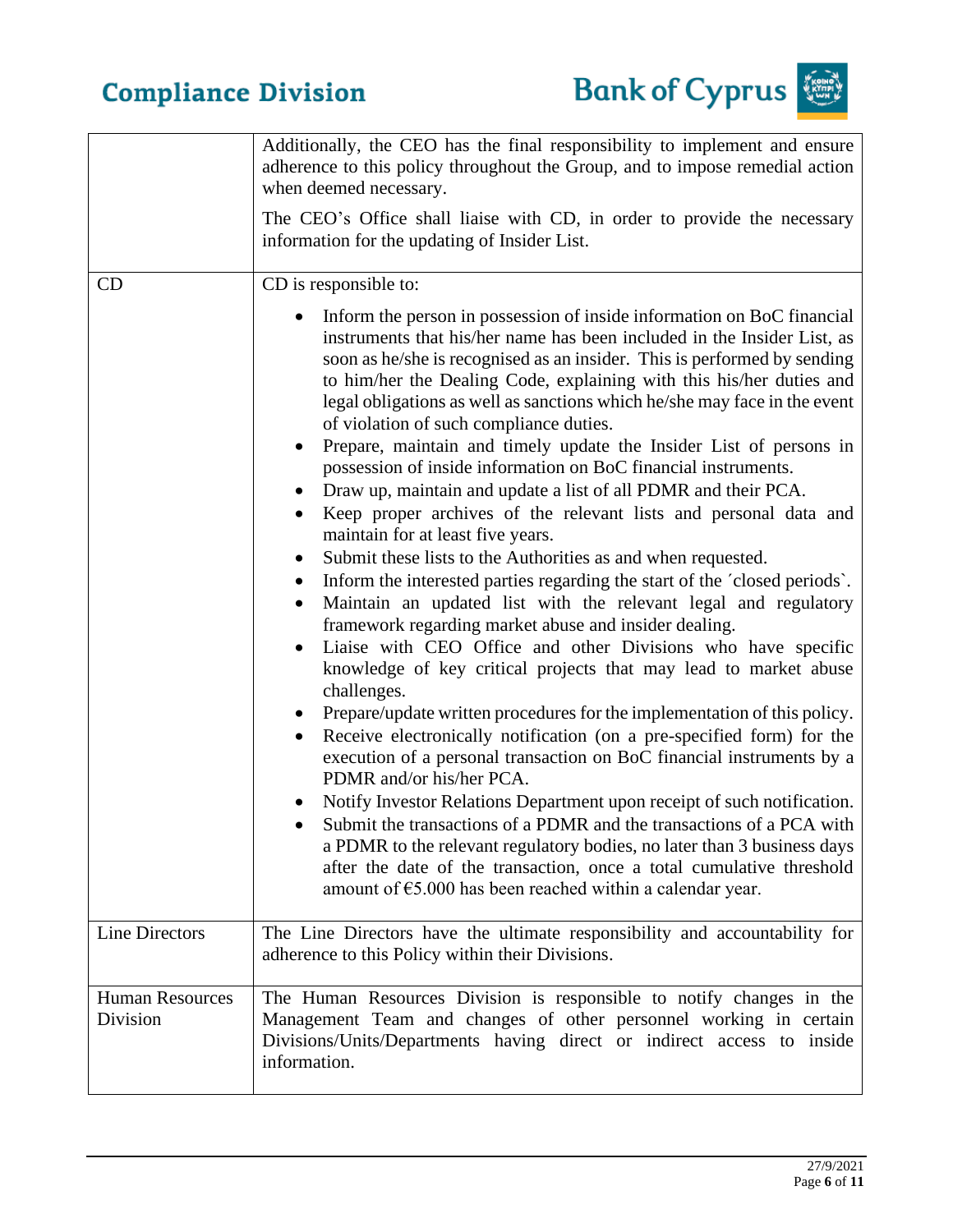

| <b>Investor Relations</b><br>Department                                                       | The Investor Relations Department:                                                                                                                                                                                                                                                                                                                                                                                                                          |
|-----------------------------------------------------------------------------------------------|-------------------------------------------------------------------------------------------------------------------------------------------------------------------------------------------------------------------------------------------------------------------------------------------------------------------------------------------------------------------------------------------------------------------------------------------------------------|
|                                                                                               | Provides support for the implementation of detailed procedures.<br>Submits the transactions of a PDMR and/or his/her PCA to the required<br>$\bullet$<br>by the regulatory framework communication channel/mechanism, no<br>later than 3 business days after the date of the transaction.                                                                                                                                                                   |
| Person/entity in<br>possession of                                                             | Each person:<br>Ensure the CD is informed as soon as they come in possession of inside                                                                                                                                                                                                                                                                                                                                                                      |
| inside information                                                                            | information.<br>Acknowledge in writing their obligations as per Dealing Code/MAR,<br>provided to them by the CD.                                                                                                                                                                                                                                                                                                                                            |
|                                                                                               | Submit an explicit statement confirming that the firm maintains relevant<br>procedures and is in compliance with MAR (for regulated entities such<br>as financial institutions, consultancy firms etc.).                                                                                                                                                                                                                                                    |
| <b>Business Owner</b><br>(as per the                                                          | <b>Each Business Owner:</b><br>Liaise with CD on critical projects that may lead to market abuse                                                                                                                                                                                                                                                                                                                                                            |
| <b>Enterprise Portfolio</b>                                                                   | challenges and the inclusion of persons in the Insider List.                                                                                                                                                                                                                                                                                                                                                                                                |
| and Project<br>Management<br>Handbook) of a<br>project which<br>entails inside<br>information | Informs in advance the project participants that CD will be<br>$\bullet$<br>communicating with them and requiring immediate response and<br>commitment.                                                                                                                                                                                                                                                                                                     |
|                                                                                               | Informs project participants that following their involvement in the<br>$\bullet$<br>project and their access to inside/privileged information for BoC, their<br>names will be included in the Insider List held by BoC and they will be<br>requested to disclose in writing their acknowledgment on their Market<br>Abuse obligations and restrictions as per the BoC Dealing Code.<br>Is responsible to liaise with advisors for any delays/disputes with |
|                                                                                               | regards to the submission of the relevant acknowledgements as per the<br>BoC Dealing Code.                                                                                                                                                                                                                                                                                                                                                                  |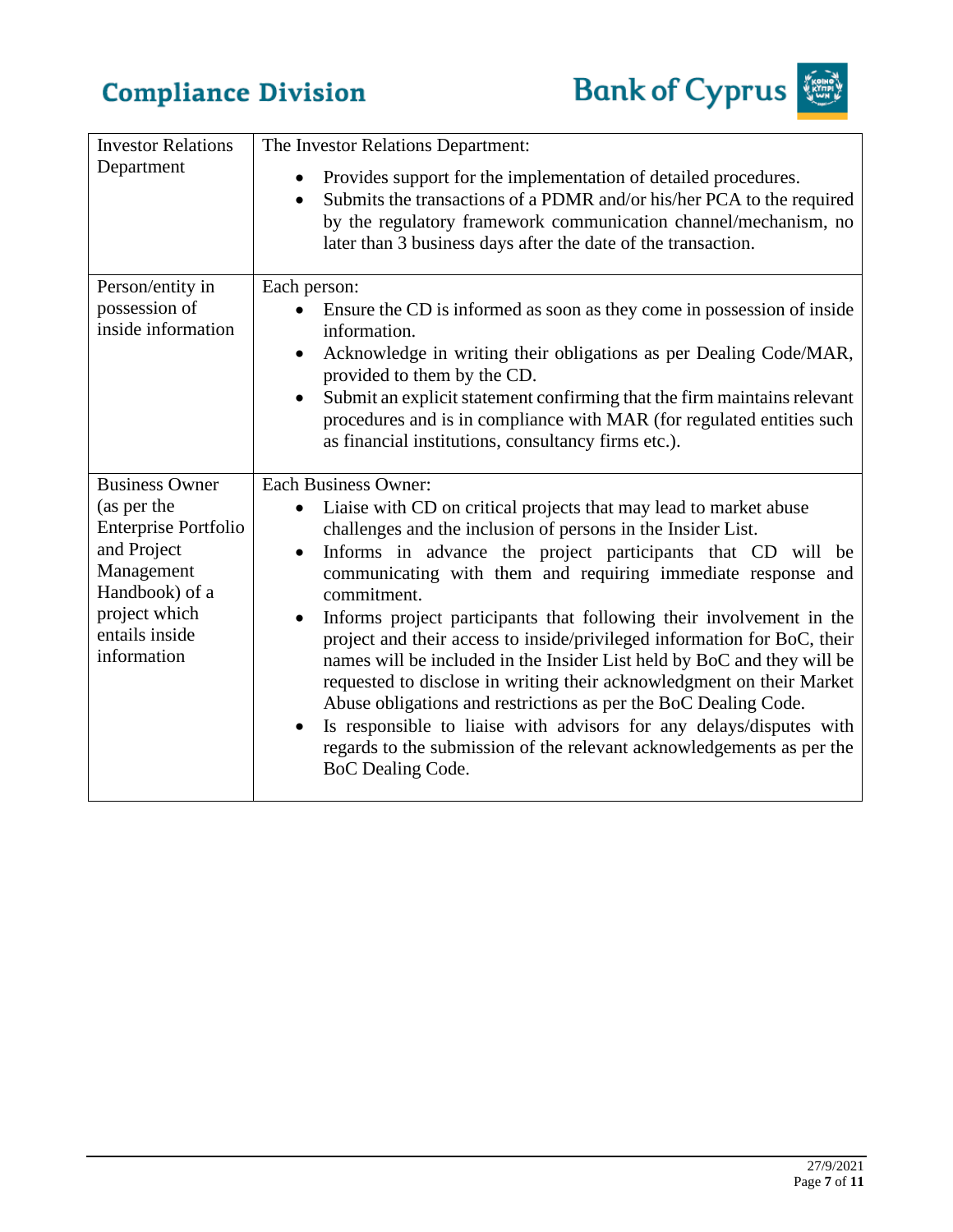

### **APPENDIX B -DEFINITIONS**

For the purpose of this Policy, the following key definitions have been identified:

#### **BoC Securities**

For the purpose of this Policy, the following are considered securities:

- (i) Shares and other securities equivalent to shares;
- (ii) Bonds and other forms of securitized debt; or

(iii) Securitized debt convertible or exchangeable into shares or into other securities equivalent to shares.

#### **Market Abuse**

For the purpose of this Policy, the following acts are considered Market Abuse/Market Manipulation:

(a) the conduct by a person, or persons acting in collaboration, to secure a dominant position over the supply of or demand for a financial instrument, related spot commodity contracts or auctioned products based on emission allowances which has, or is likely to have, the effect of fixing, directly or indirectly, purchase or sale prices or creates, or is likely to create, other unfair trading conditions;

(b) the buying or selling of financial instruments, at the opening or closing of the market, which has or is likely to have the effect of misleading investors acting on the basis of the prices displayed, including the opening or closing prices;

(c) the placing of orders to a trading venue, including any cancellation or modification thereof, by any available means of trading, including by electronic means, such as algorithmic and high-frequency trading strategies, and which has one of the effects referred to in paragraph 1(a) or (b), by:

(i) disrupting or delaying the functioning of the trading system of the trading venue or being likely to do so;

(ii) making it more difficult for other persons to identify genuine orders on the trading system of the trading venue or being likely to do so, including by entering orders which result in the overloading or destabilization of the order book; or

(iii) creating or being likely to create a false or misleading signal about the supply of, or demand for, or price of, a financial instrument, in particular by entering orders to initiate or exacerbate a trend;

(d) the taking advantage of occasional or regular access to the traditional or electronic media by voicing an opinion about a financial instrument, related spot commodity contract or an auctioned product based on emission allowances (or indirectly about its issuer) while having previously taken positions on that financial instrument, a related spot commodity contract or an auctioned product based on emission allowances and profiting subsequently from the impact of the opinions voiced on the price of that instrument, related spot commodity contract or an auctioned product based on emission allowances, without having simultaneously disclosed that conflict of interest to the public in a proper and effective way;

(e) the buying or selling on the secondary market of emission allowances or related derivatives prior to the auction held pursuant to Regulation (EU) No 1031/2010 (Timing, administration and other aspects of auctioning of greenhouse gas emission allowances) with the effect of fixing the auction clearing price for the auctioned products at an abnormal or artificial level or misleading bidders bidding in the auctions.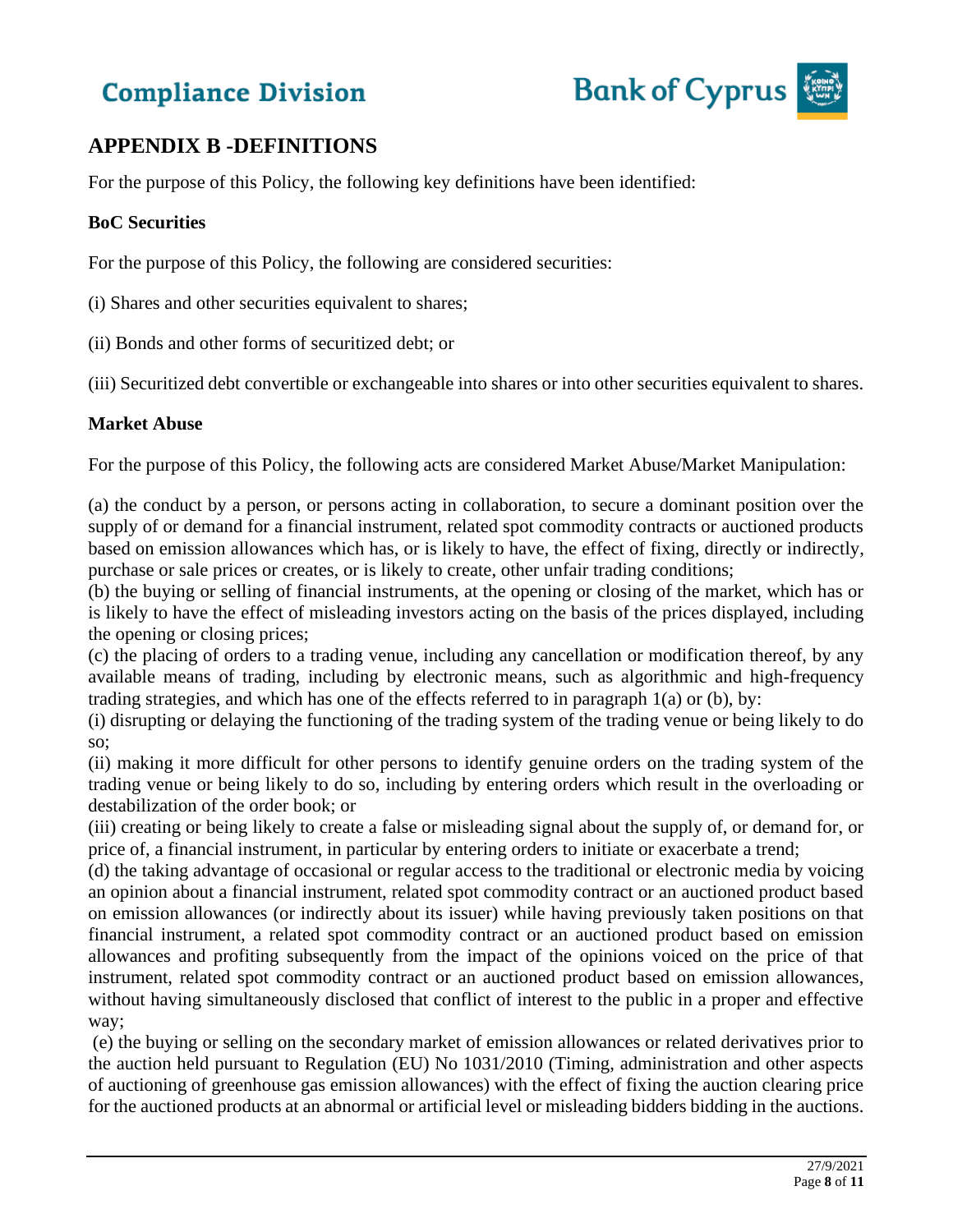

#### **Financial Instruments**

For the purpose of this Policy, financial instrument means a financial instrument as defined in point (15) of Article 4(1) of Directive 2014/65/EU.

#### **Inside Information**

For the purpose of this Policy, Inside Information means information of a precise nature (as defined in the Market Abuse Regulation) which has not been made public, relating, directly or indirectly, to a Group Member or to one or more BoC Securities, and which, if it were made public, would be likely to have a significant effect on the prices of those BoC Securities.

#### **Information which has been made public**

For the purpose of this Policy, Information shall be deemed as having been `made public´ when there occurs one, or more of the following situations:

i. in any way comes into the knowledge of the investors, inside or outside the Republic, or it may be easily and legally obtained,

ii. it is included in archives or other documents by statute available to the public for inspection,

iii. it has been derived from inside information that has been made public even if it may be obtained on the basis of information made public only by persons exercising special diligence or expertise or it may be obtained on the basis of information made public only as a result of special observation or estimation.

#### **Information of a precise nature**

For the purpose of this Policy, Information shall be deemed to be of a precise nature if it indicates a set of circumstances which exists or may reasonably be expected to come into existence or an event which has occurred or may reasonably be expected to do so and if it is specific enough to enable a conclusion to be drawn as to the possible effect of that set of circumstances or event on the prices of financial instruments or related derivative financial instruments.

#### **Inside Information that must be published**

For the purpose of this Policy, Inside Information that must be published includes:

i. any substantial information relating to the issuer capable of assisting its shareholders and the public at large to make the best possible assessment of the situation and evaluation of the securities, so as to avoid price fluctuation of the securities not justified by the assets, the profits and the issuers` prospects, or a false impression regarding the extent of the investment interest or the investment activity connected with these securities and

ii. any new development of major importance in the domain of his activities which is not publicly known, and which may, because of its effects on the assets and his obligations or his financial situation or the general progress of his activities cause a substantial price fluctuation of his securities, or in the case of listed financial instruments, cause a substantial price fluctuation thereof or substantially affect the issuer`s ability to meet his obligations.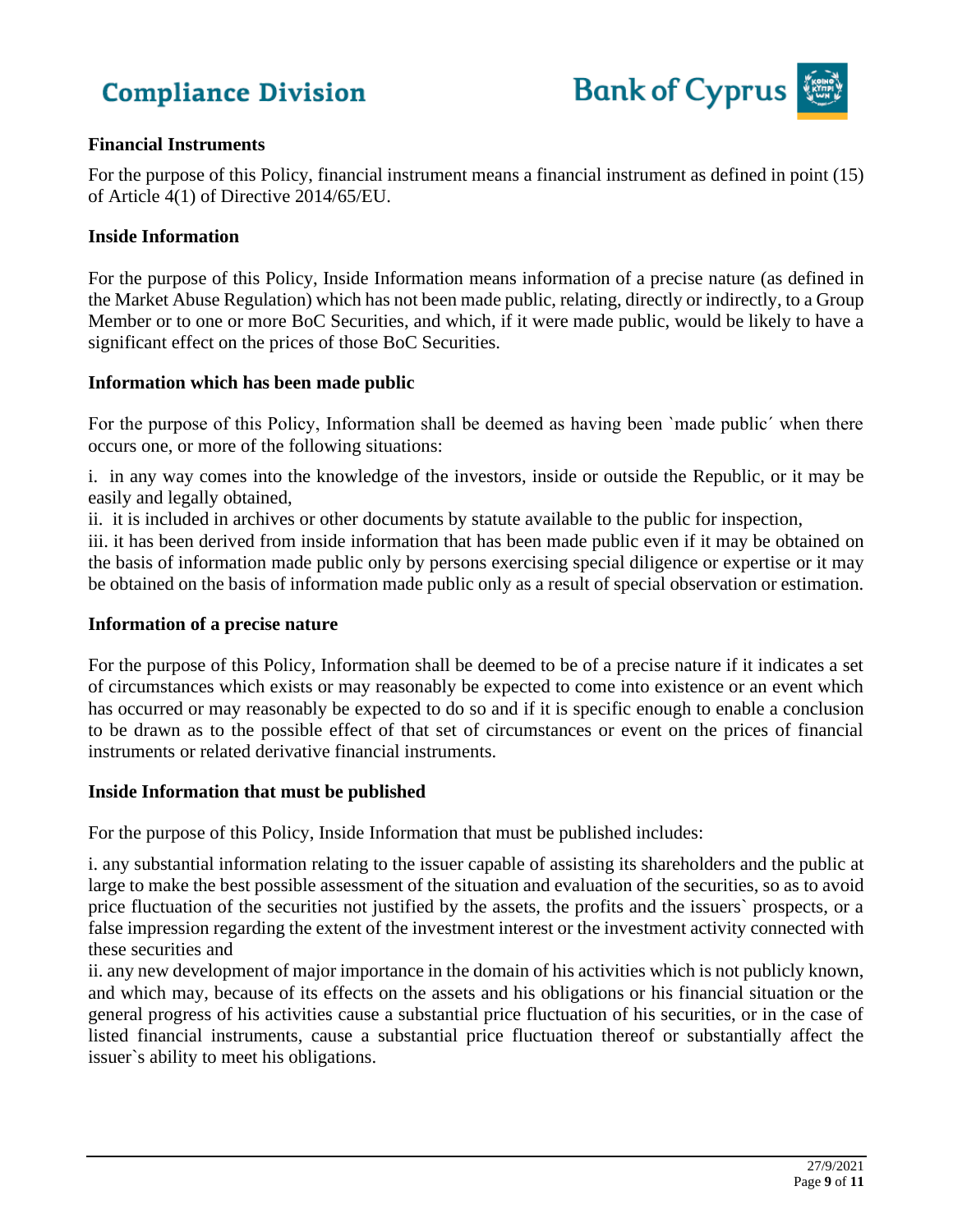

#### **PDMR**

For the purpose of this Policy, PDMR means a person discharging managerial responsibilities in respect of the Group Member, being either:

- (a) a director of the Group Member or
- (b) a senior executive of the relevant Group Member who is not a director but who has regular access to Inside Information and the power to make managerial decisions affecting the future developments and business prospects of the Group Member.

#### **Person closely associated (PCA) to a person in possession of inside information in relation to the**

#### **issuer**

For the purpose of this Policy, the following is considered a PCA to a person in possession of inside information in relation to the issuer:

i. The spouse or any partner of that person considered by Cyprus law as equivalent to the spouse.

ii. According to Cyprus law, the dependent children.

iii. Other relatives, who have shared the same household as that person for at least one year on the date of the transaction concerned.

iv. Any legal person, trust or partnership-

- (a) whose managerial responsibilities (i.e. holding a senior executive position, e.g. CEO) are discharged by a person in possession of inside information in relation to the issuer or by persons referred to in paragraphs i-iii above, or any other form of close relationship (i.e. of a nonexecutive nature like non-executive directorships), provided that any of these closely related legal persons, trusts or partnerships:
- (b) is directly or indirectly (e.g. through controlling shareholding or veto rights with regard to business plans, budgets and strategies) controlled by a person referred to in subparagraph (a) above, or
- (c) is set up for the benefit of a person referred to in subparagraph (a) above, or

 (d) whose economic interests are substantially equivalent (e.g. directly/indirectly controlling the economic interest in investment decision making, employment strategy, awarding of contracts, purchases, leases, sales or other similar matters) to those of a person referred to in subparagraph (a) above.

#### **Closed Periods**

For the purpose of this Policy, the following are considered closed periods:

- (a) the period from the end of the relevant financial year up to the release of the preliminary announcement of the annual results or, if longer than 30 calendar days, the period of 30 calendar days before such release,
- (b) the period from the end of the relevant financial period up to the release of the half-yearly financial report or, if longer than 30 calendar days, the period of 30 calendar days before such release and